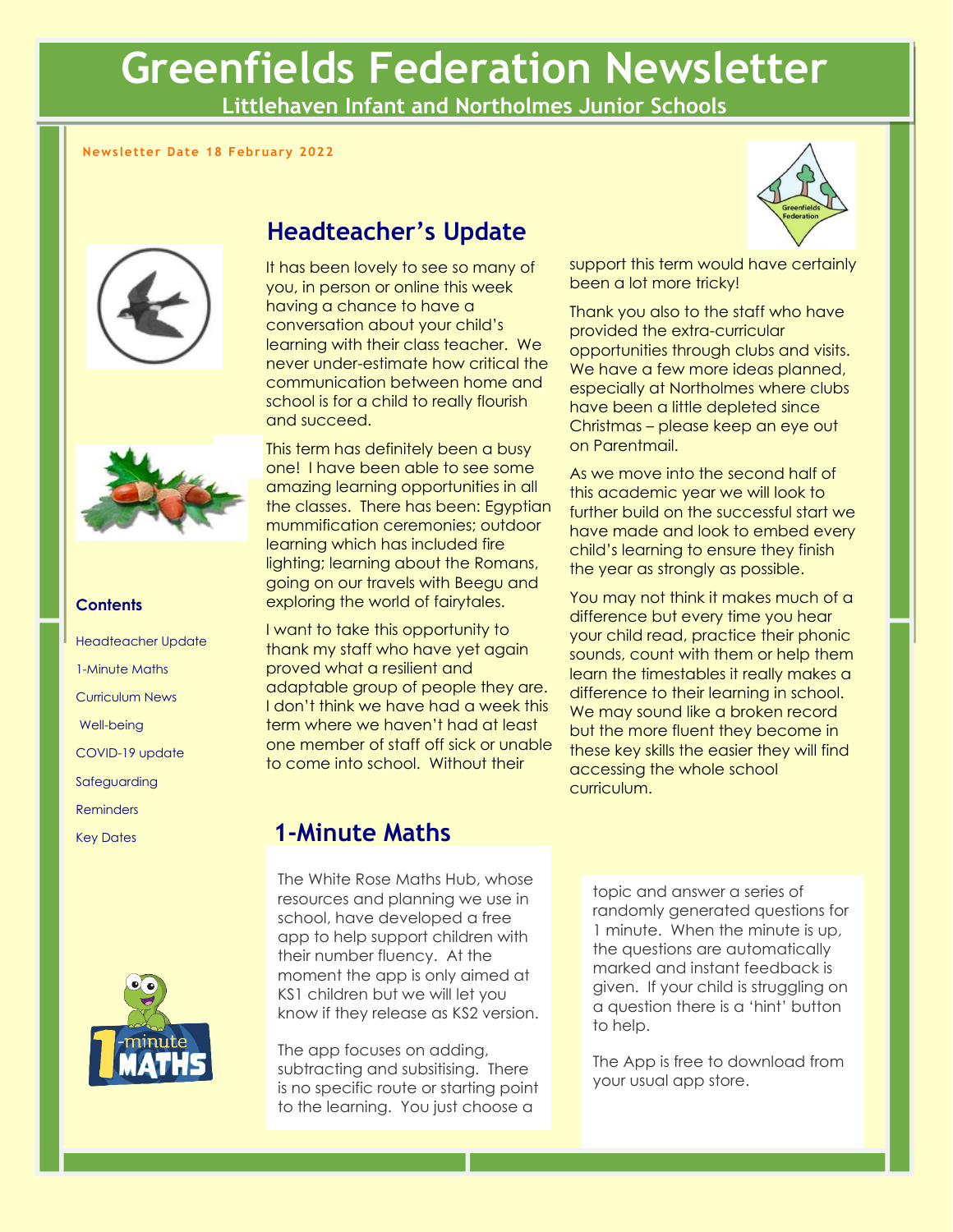



### **Curriculum News – Years 1/2**

This term started dramatically for Year 1/2 when they discovered that there had been a crash on the field at Littlehaven which had made the BBC news! A small hole was discovered with broken and burnt Lego. We later found out that our friend Beegu the alien had sent some friends to meet us but their spaceship had malfunctioned and they'd hit a tree and crashed. Their names were Ogel, Olega and Oliga. We came in one morning and found one of them in each of our classrooms.

We wrote them letters telling them about ourselves and they told us that they were explorers. Unfortunately, their spaceship couldn't be fixed so they had decided to use an alternative method of transport- a balloon. They wanted to use a parachute so they could make a safe landing so we had to find out which material and shape of parachute would be the best. At the end of the week we put them in the basket and waved them off on their travels.

We soon heard that they had landed in Kenya in Africa and they had met some animals that lived there. We found out about lions and elephants and made fact pages about them. We also read a story set in Africa, Handa's Surprise, and this inspired us to prepare and make our own fruit salads. We have also looked

at the work of an African artist, Gakonga, and made our own artwork based on this style.

After Africa our friends went to a completely different climate; Antarctica. We learnt about the rockhopper penguins that live there before something strange happened- the Lego friends found a door on the middle of the ice and they went through it. They found that they had travelled in time! They were still in Antarctica but had joined Shackleton on his expedition and his boat had got stuck in the ice. This led to us becoming History detectives to find out what had happened.

Last week they sent us the challenge of proving we could be brave explorers so we spent an exciting morning completing explorer challenges. Luckily, they managed to come back through the door and are now thinking about going to visit some pandas so we are currently finding out facts about them.

They also said that if we completed the challenge they would send us something after half term so we are waiting to see what that might be!





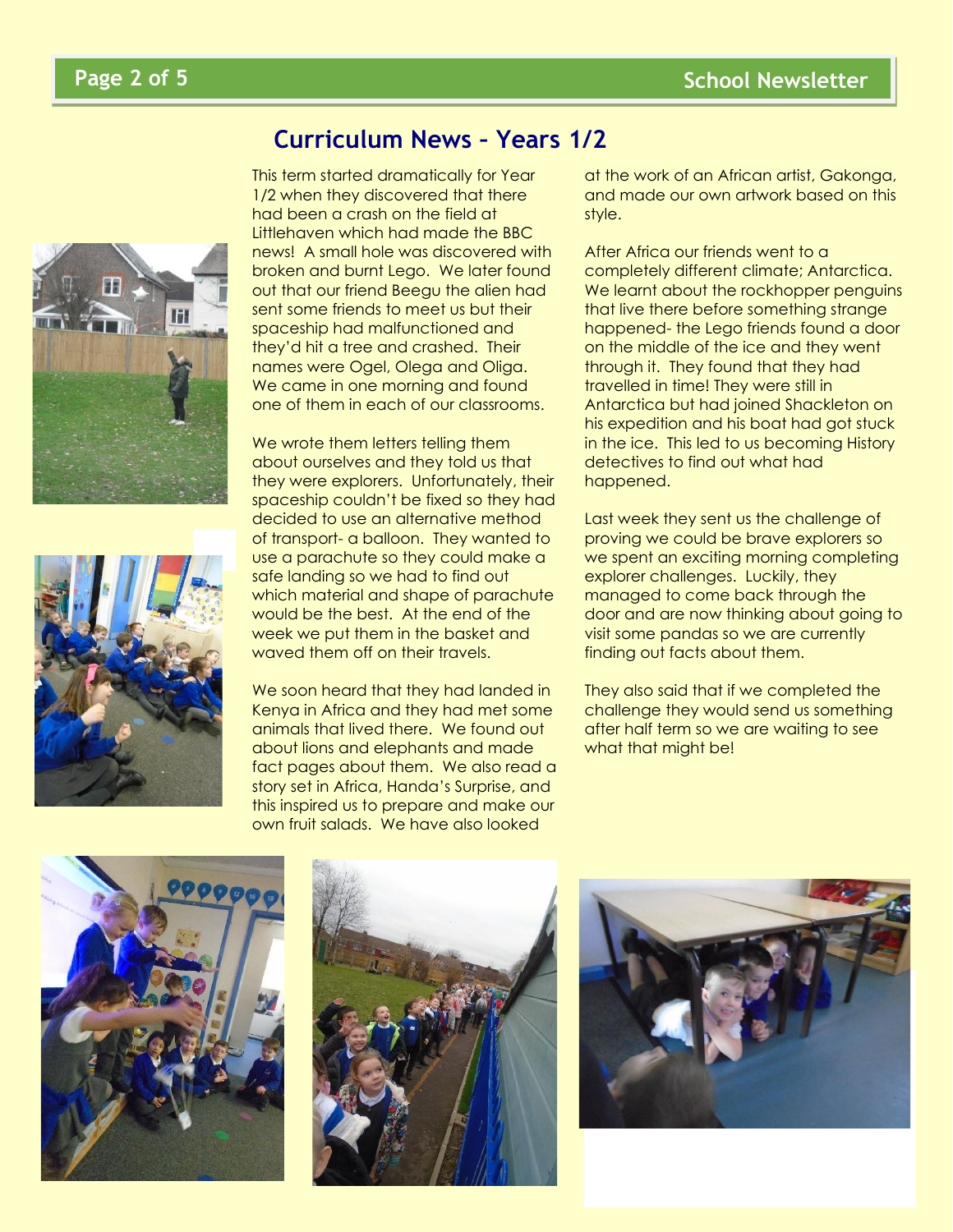# **Positive Mental Health and Emotional Well-being at Greenfields Federation**

At Greenfields Federation, we want to support every child's mental health and emotional well-being so that they feel happy, safe and ready to learn. We believe this should be fundamental to all that we do in our schools. We also recognise the impact that the last two years and the Pandemic has had on many of our children and our families and that this need is ever-growing.

This year, both schools will be aiming to achieve the Positive Mental Health and Wellbeing Award run by the National Children's Bureau. This will include promoting positive mental health and well-being for pupils, parents and staff. You will receive more details about this over the course of the year.

Initially, there will be a questionnaire sent out for all parents after the half term so that we can involve the whole school community in this process. Please look out for this questionnaire in your inbox and we would greatly appreciate you taking the time to complete this.

Please do also sign up to our free parent webinar run by Mental Health charity Eikon on Tuesday 8<sup>th</sup> March from 7pm-8pm. This can either be accessed from online at home or if you are unable to access this at home we will also be streaming this at Northolmes Junior School. You will receive an email telling you how to sign up to take part in this and please do come and ask us if you have any questions

Eikon are providing a free online session for parents. With the aim of helping parents to understand the factors affecting their child's wellbeing, we will provide simple but effective strategies that can help to improve wellbeing and mental health.

#### Topics covered:

- How the childhood brain develops and the brain-body connection
- · 5 ways to wellbeing
- The importance of play
- · Positive communication and connection
- · Promoting good sleep

Date: Tuesday 8th March 2022 Time: 7:00pm - 8:00pm



#### **School Safeguarding Team**

If you are worried about something that your own, or another child has told you, or you think that they may be at risk of harm, please contact our Designated Safeguarding team:

Mrs Anderson (Lead)

Mrs Saunderson (Deputy)

Miss Woodland (Deputy)

Mrs Geoghegan (Deputy)

**Webinar for Parents** 

Supporting Your<br>Child's Wellbeing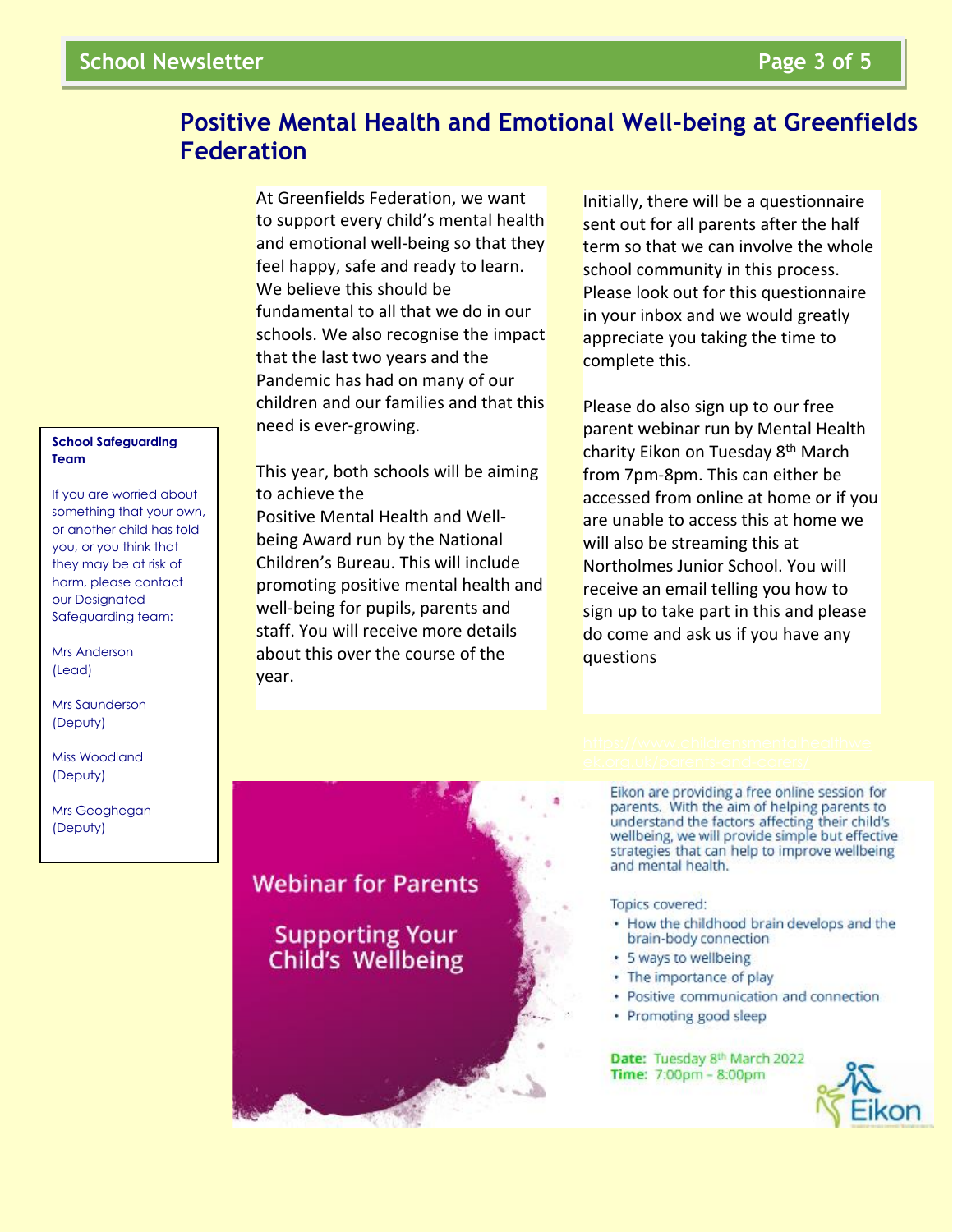### **COVID-19 – Current Advice**

To keep disruption to a minimum, please ensure that adults take LFT tests on a regular basis. School staff continue to test themselves twice a week.

If your child is unwell and particularly if they are displaying any symptoms related to COVID then please ensure that they take a LFT before they come to school.

If they have a positive result then they should not come to school and instead they should isolate at home. The first day of isolation

begins on the first full day after the test is taken. If your child then receives two negative LFT tests on consecutive days after day 5 of isolation then they can return to school. If they continue to test positive then they must complete the full 10 days of isolation. They should return to school at this point even if they haven't received a negative test.

If a member of your family tests positive for COVID then other family members should take daily LFT tests for 7 days but can continue daily life as long as results are negative.

### **Safeguarding**